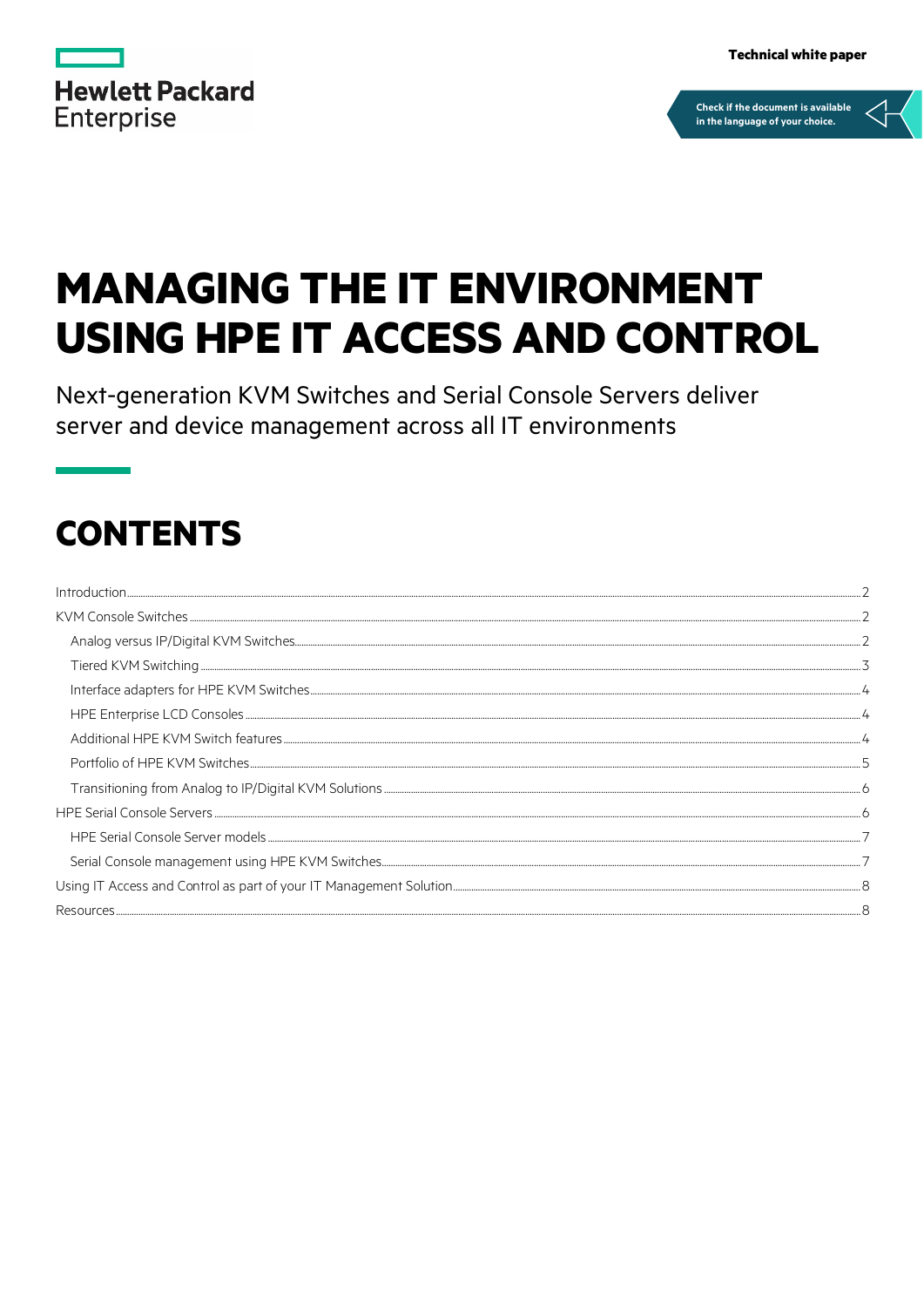## <span id="page-1-0"></span>**INTRODUCTION**

HPE IT Access and Control is good for you. Traditional analog KVM Switches continue to provide direct local access to servers using a local console in the rack environment, while Serial Console Servers deliver remote management access to serially managed devices such as headless servers and network switches. The new generation digital KVM Switches can now provide centralized remote access to servers across the network in addition to supporting advanced functions such as remote media access and others.

## <span id="page-1-1"></span>**KVM CONSOLE SWITCHES**

KVM (Keyboard-Video-Mouse) console switches are an essential technology in modern data centers. These switches are used to provide access and control to multiple servers from one or more console stations.

## <span id="page-1-2"></span>**Analog versus IP/Digital KVM Switches**

Traditional analog KVM Switches provide direct access and control of servers by routing their KVM signals to the switch and then outputting a selected server's signals to a console directly attached to the switch (Figure 1).



Hewlett Packard<br>Enterprise

**FIGURE 1.** Analog KVM Switching

Analog KVM switching typically use interface adapters and Cat5 cables to convey the KVM signals electrically from the server to the switch, however there is no networking involved in the entire analog KVM architecture. For this reason, we often refer to analog KVM control as "out-of-band" since no network connection is involved. Analog KVM allows access to the servers even when the network is down. Today's more advanced Analog KVM Switches can provide controlled access to as many as 32 individual servers with login security for the console in addition to the login security at the server OS level.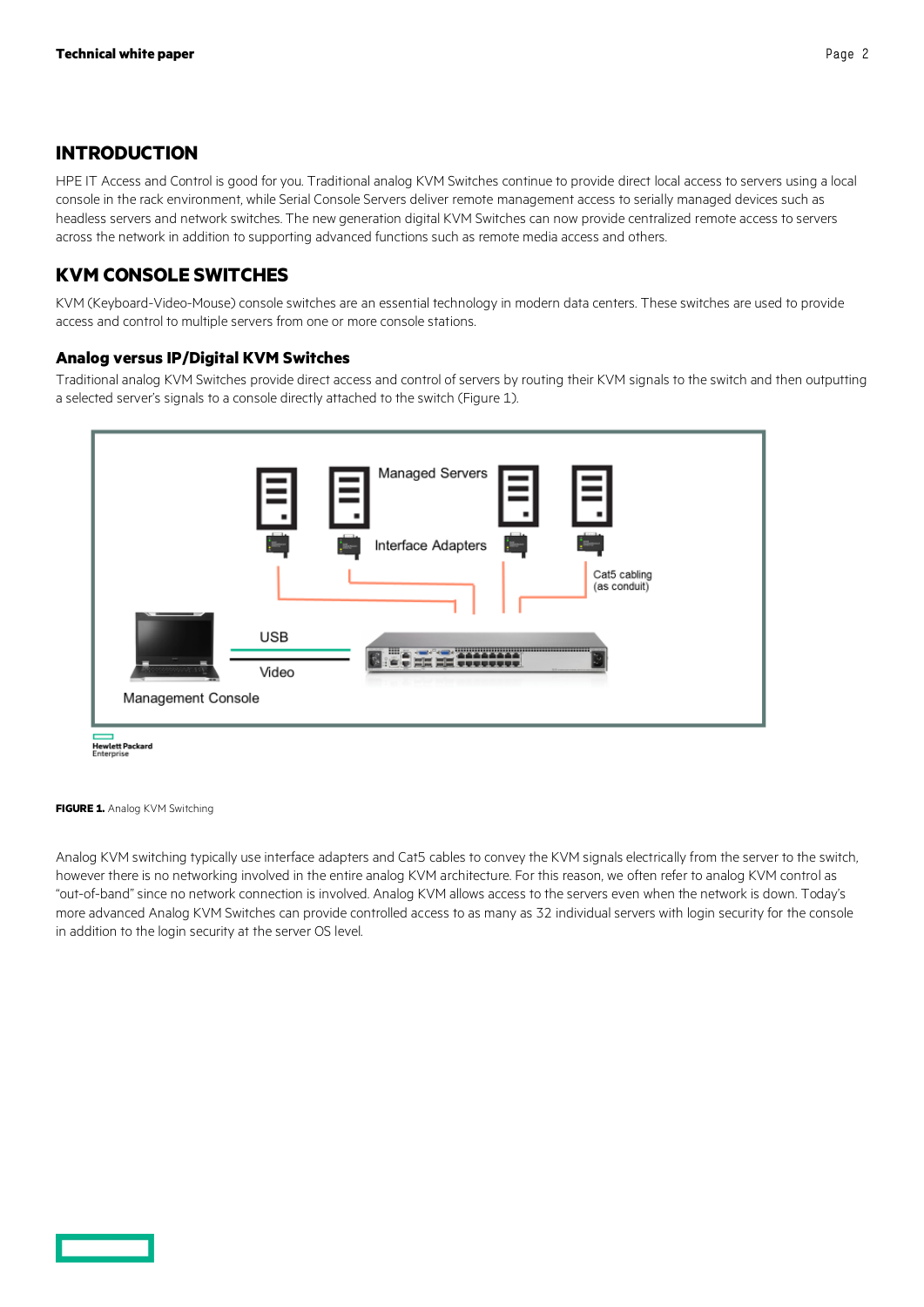



**FIGURE 2.** Digital (IP) KVM Switching

With IP KVM, the switch can convert the KVM signals from a server into network traffic that is sent across the LAN and accessed by a remote console using a web browser. This allows for truly remote control of the server from anywhere in the production network. It also delivers multiple simultaneous access to the connected servers along with remote support for login security and other advanced features which we will review later.

As Figure 2 also shows, IP KVMs still support local access to servers as well, using a directly connected Management Console.

#### <span id="page-2-0"></span>**Tiered KVM Switching**

Most HPE KVM Switches (both Analog and IP) allow you to manage and control either 8, 16 or 32 computers from a single Management Console. In larger installations you may need to manage many more systems than this and using separate independent switches to do so creates a separate management point for each switch. Fortunately, more advanced KVM Switches can use a technique known as tiering to create a larger matrix of servers that can be controlled from a single access point.





**FIGURE 3.** Tiered KVM Switching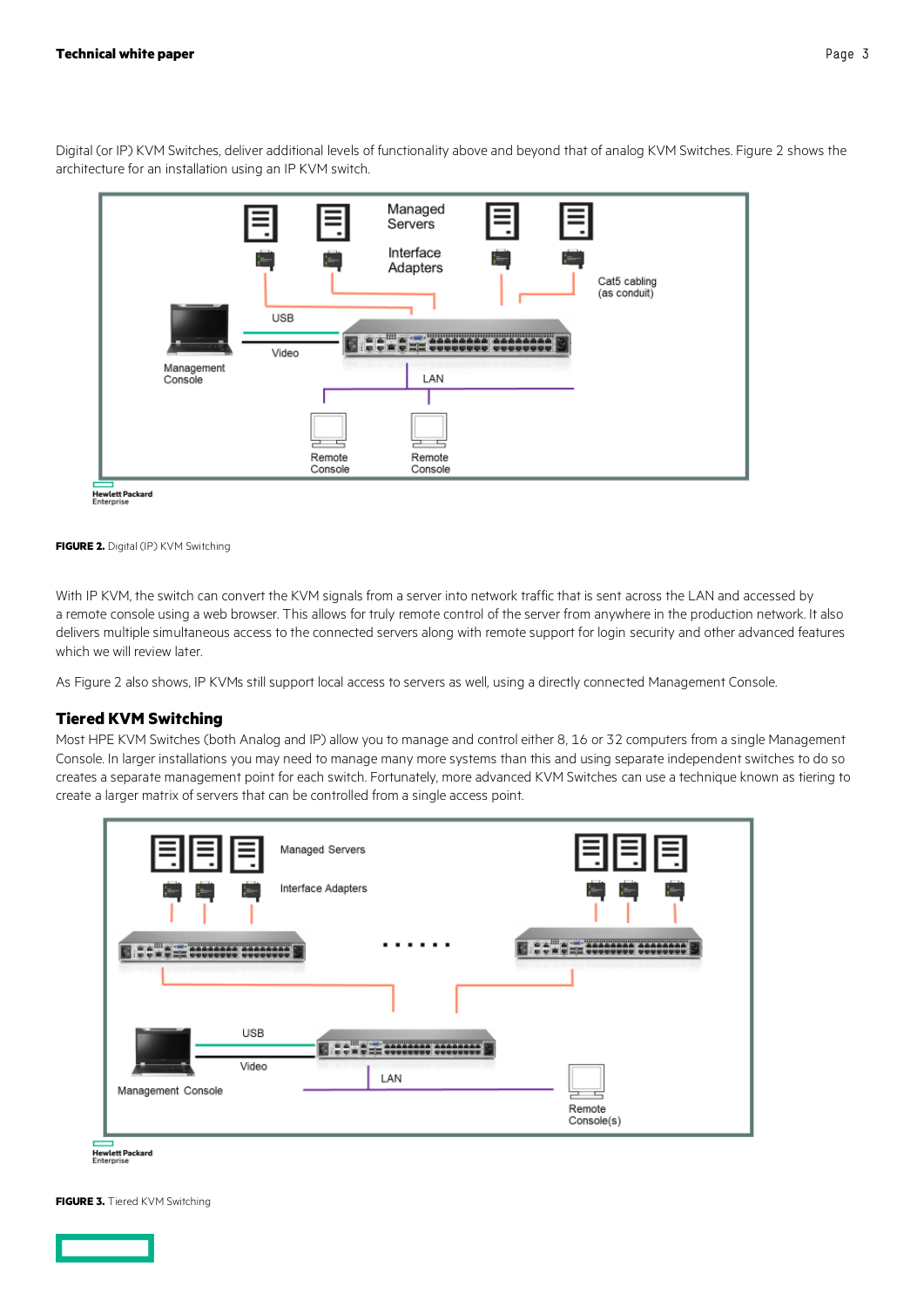With tiering (Figure 3), a set of first-level KVM Switches are connected directly to their managed servers, just as in a standard KVM configuration. However, the output from each of these switches is then fed into one of the input ports of a single second-level KVM switch. This creates a single point of access to all servers in this matrix, using either local or remote management consoles. As an example, a tiered configuration using thirty-three 32-port KVM Switches can provide controlled access for up to 1024 (32 x 32) servers. For optimal operation the second-level switch should be an IP KVM. This delivers the additional benefit of providing both local and remote access to all servers in the matrix.

#### <span id="page-3-0"></span>**Interface adapters for HPE KVM Switches**

Interface adapters physically translate the signals from servers' video, USB and/or serial ports onto Cat5 cables for transmission to the KVM switch. HPE offers six different KVM interface adapters.

- **USB/VGA adapter**—for servers with a VGA video output.
- **USB/DisplayPort adapter**—for servers with a DisplayPort video output.
- **Small Form Factor (SFF) adapter**—compact interface adapter (VGA only).
- **HPE BladeSystem c-Class KVM Interface Adapter**—provides KVM access to HPE BladeSystem BL Servers via the SUV connector on the front of each blade server.
- **USB/VGA adapter with CAC and Virtual Media support**—required to support CAC and Virtual Media for a server.
- **Serial Interface Adapter**—for use with serially managed devices (network switches, etc.).

#### <span id="page-3-1"></span>**HPE Enterprise LCD Consoles**

HPE Enterprise LCD Consoles provide an optimal solution for a Local Management Console that integrates directly into the rack infrastructure. Each LCD Console provides a high-performance display (up to 1600 x 1200 resolution at 60 to 75 Hz refresh rate) and a keyboard with touch pad. With a 1U rackmount form factor, the console also allows a KVM console switch to be mounted directly behind it.

HPE Enterprise LCD Consoles include two (2) front side USB pass-through ports to deliver Virtual Media CAC support with those KVM Console switches that support these.

#### <span id="page-3-2"></span>**Additional HPE KVM Switch features**

In addition to basic KVM operation and tiering, HPE KVM Switches—depending on the model—also offer additional functions that increase ease of server management in more advanced IT environments.

#### **Login security**

All HPE KVM Switches above the Standard 4 port switch feature login security. Local and Remote Console users must login to the KVM Console from an Access Control List that is maintained on the KVM Switch. This security sits in front of whatever OS-level login security is present on the managed servers. Local Console KVM access provides additional implicit physical security in that it is completely out-of-band, eliminating the possibility of unauthorized access across the network.

#### **Onscreen Display**

With Onscreen Display, managers can select which server to manage from the display of the local or remote console. Onscreen Display is featured on all Advanced and Enterprise HPE KVM Switches. Basic KVM Switches may still employ physical pushbuttons on the switch to toggle between managed servers.

#### **Onboard Web Interface**

Onboard Web Interface (OBWI) provides a web-based interface for configuring and managing a KVM switch remotely across the network.

#### **Virtual Media Support**

Virtual Media Support provides the ability to virtually attach USB-based storage to a managed server either locally at the KVM Switch or remotely over the network through the USB port of a remote console. Virtual Media support requires use of a specific model of Interface Adapter as well as installation of special software on remote consoles for remote operation.

#### **Common Access Card support**

Common Access Card (CAC) support allows authentication/login to managed servers using Common Access Cards, either locally at the KVM switch or remotely through a remote console. As with Virtual Media, CAC support requires use of the specific model of Interface Adapter as well as installation of special software on remote consoles for remote operation. CAC can only be used in tiered configurations if all of the KVM Switches are Digital (IP).

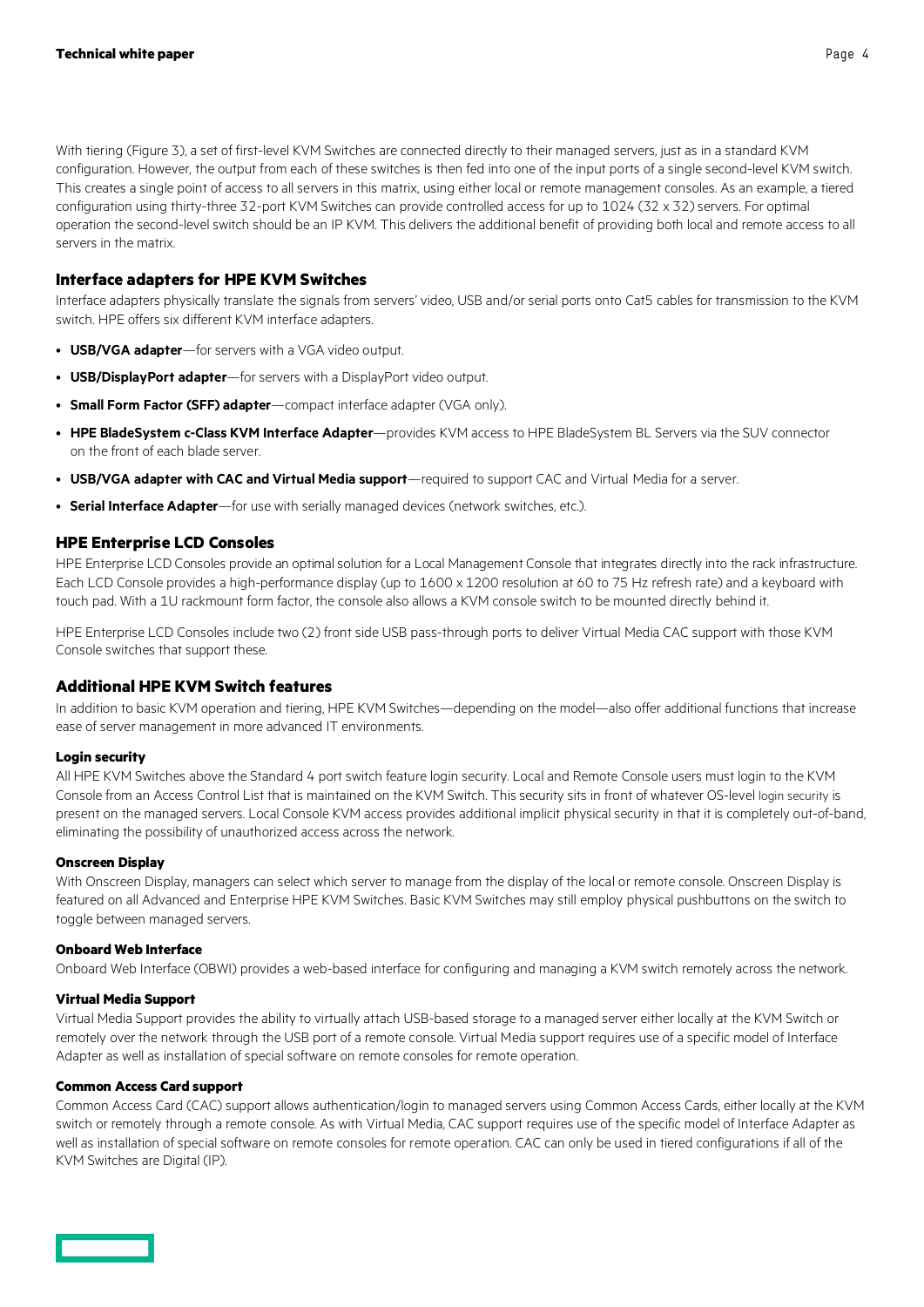#### <span id="page-4-0"></span>**Portfolio of HPE KVM Switches**

HPE has three classes of KVM Switches—each designed to meet the needs of different IT environments in terms of features, scalability, and redundancy.

#### **HPE Standard KVM Switches**

Standard KVM Switches offer a basic KVM switching solution for use in non-critical and Small-to-Medium Business (SMB) environments. HPE offers a single 4-Port Analog KVM switch that designed to meet these needs. This switch features push-button and hot-key switching and works only with a local console.

#### **HPE Advanced KVM Switches**

Advanced KVM Switches offer the features needed for data center management and control of servers. In addition to supporting KVM tiering, HPE Advanced KVM Switches also feature the following:

- Onscreen Display for switching between servers.
- Onboard Web Interface for managing and configuring the KVM switch remotely.

HPE Advanced KVM Switches are available in both Analog and Digital (IP) models with either 8 or 16 ports. In addition to remote console capabilities, Advanced IP KVM Switches are capable of supporting server Virtual Media and login with Common Access Cards using the Console USB port.

#### **HPE Enterprise KVM Switches**

Enterprise KVM Switches are intended for use in Large Scale Enterprise or mission critical environments, particularly those with high-density rack configurations. Enterprise KVM Switches are available in Analog and Digital (IP) models and deliver additional functionality beyond Advanced switches, including:

- Switch models with up to 32-server ports and remote support for up to 4 users (IP models only).
- Redundant power supplies and dual LAN access ports for increased uptime and reliability.

In addition, HPE Enterprise Analog KVM Switches also support server Virtual Media and login with Common Access Cards in local mode while Enterprise IP KVM Switches support these both locally and remotely.

#### **Comparison of HPE KVM Switches**

Table 1 is side-by-side comparison of the KVM Switches in the HPE Portfolio. With KVM Switches, there is a nomenclature shorthand that references the switch's basic capabilities. Thus, a switch may often be referred to as a 1x2x16—meaning simply that the switch supports 1 remote user, 2 local users and up to 16 server connections.

**TABLE 1.** HPE KVM Switch Portfolio

| Series/Model                                                                         | Ports | Tiering | Virtual Media and<br><b>CAC</b> | Redundancy                    | <b>Serial interface</b><br>support | <b>HPE product</b><br>number (SKU) |
|--------------------------------------------------------------------------------------|-------|---------|---------------------------------|-------------------------------|------------------------------------|------------------------------------|
| <b>Standard</b>                                                                      |       |         |                                 |                               |                                    |                                    |
| <b>ATEN CS1304 G2</b>                                                                | 4     | 16      | None                            | None                          | None                               | Q1F44A                             |
| <b>ATEN CS1308 G2</b>                                                                | 8     | 64      | None                            | None                          | None                               | Q1F45A                             |
| <b>ATEN CS1316 G2</b>                                                                | 16    | 256     | None                            | None                          | None                               | Q1F46A                             |
| <b>Advanced Analog</b>                                                               |       |         |                                 |                               |                                    |                                    |
| HPE 0x1x8 G3 KVM Console Switch                                                      | 8     | 128     | None                            | None                          | Limited                            | AF651A                             |
| HPE 0x2x16 G3 KVM Console Switch                                                     | 16    | 256     | None                            | None                          | Limited                            | AF652A                             |
| <b>Advanced IP</b>                                                                   |       |         |                                 |                               |                                    |                                    |
| HPE 1x1x8 G4 KVM IP Console Server                                                   | 8     | 256     | Both                            | None                          | Limited                            | Q1P54A                             |
| HPE 1x2x16 G4 KVM IP Console Server                                                  | 16    | 512     | <b>Both</b>                     | None                          | Limited                            | Q1P55A                             |
| <b>Enterprise Analog</b>                                                             |       |         |                                 |                               |                                    |                                    |
| HPE 0x2x16 KVM Server Console<br>Switch G2 with Virtual Media CAC<br><b>Software</b> | 16    | 512     | Both                            | Dual Power Supply<br>Dual LAN | All Serial Protocols               | AF618A                             |

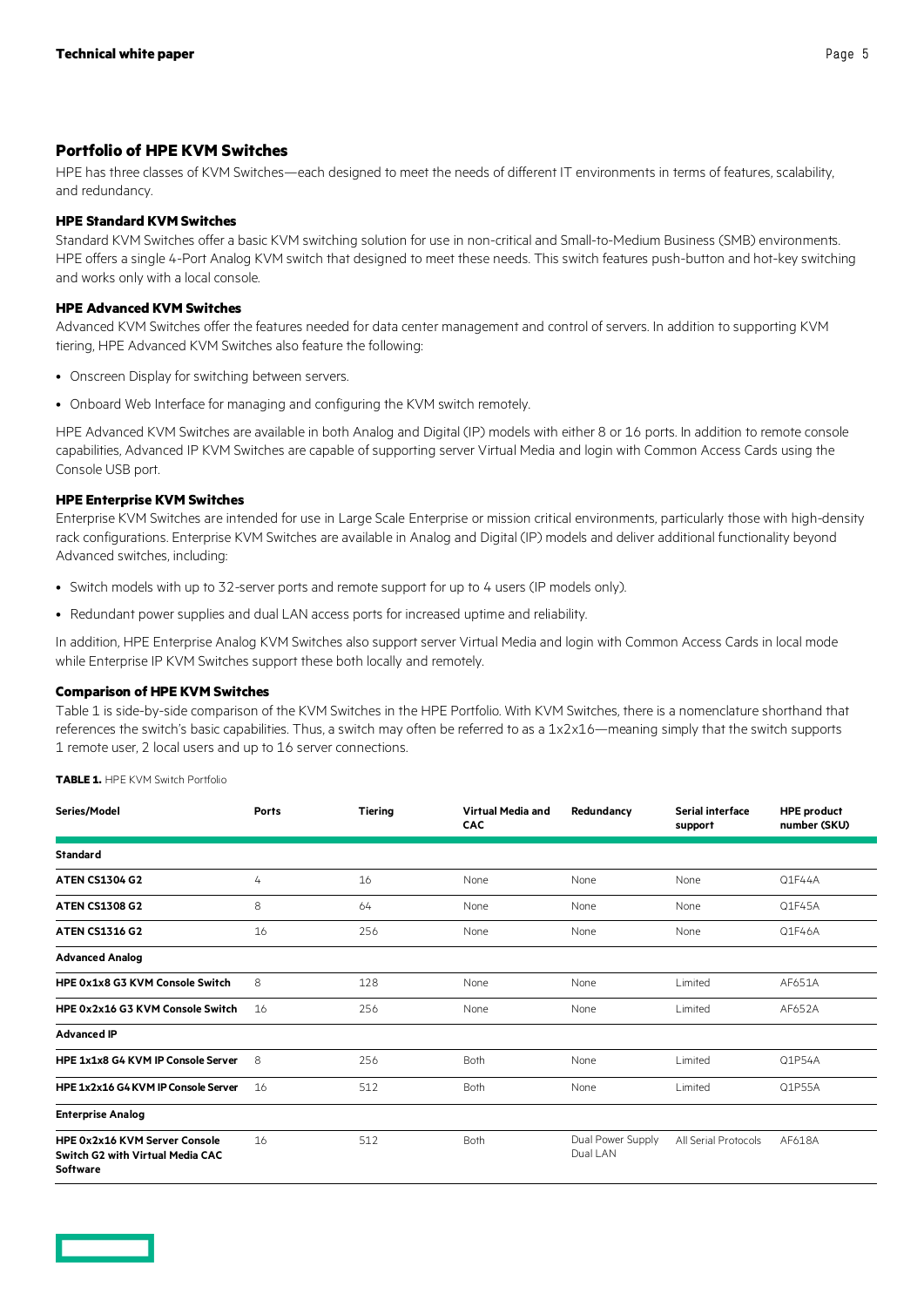| Series/Model                                                                                | <b>Ports</b> | <b>Tiering</b> | Virtual Media and<br><b>CAC</b> | Redundancy                    | <b>Serial interface</b><br>support | <b>HPE product</b><br>number (SKU) |
|---------------------------------------------------------------------------------------------|--------------|----------------|---------------------------------|-------------------------------|------------------------------------|------------------------------------|
| <b>HPE 0x2x32 KVM Server Console</b><br>Switch G2 with Virtual Media CAC<br><b>Software</b> | 32           | 1024           | <b>Both</b>                     | Dual Power Supply<br>Dual VGA | All Serial Protocols               | AF619A                             |
| <b>Enterprise IP</b>                                                                        |              |                |                                 |                               |                                    |                                    |
| <b>HPE 1x1Ex8 KVM IP Console Switch</b><br><b>G2 with Virtual Media CAC Software</b>        | 8            | 256            | <b>Both</b>                     | Dual Power Supply<br>Dual LAN | All Serial Protocols               | AF620A                             |
| HPE 2x1Ex16 KVM IP Console Switch<br><b>G2 with Virtual Media CAC Software</b>              | -16          | 512            | <b>Both</b>                     | Dual Power Supply<br>Dual LAN | All Serial Protocols               | AF621A                             |
| HPE 4x1Ex32 KVM IP Console Switch<br><b>G2 with Virtual Media CAC Software</b>              | 32           | 1024           | <b>Both</b>                     | Dual Power Supply<br>Dual LAN | All Serial Protocols               | AF622A                             |

#### <span id="page-5-0"></span>**Transitioning from Analog to IP/Digital KVM Solutions**

Analog KVM Switches continue to provide basic local console management of IT resources, however the new generation of digital (or IP) KVM Switches offer significant additional functionality at relatively small premiums. When considering whether to use the newer IP KVM Switches, it is important to understand all the advantages that they deliver.

- **Local and remote access.** IP KVM Switches still provide the same local, out-of-band and hardware-based console access of analog KVM Switches. The addition of remote access capabilities allows access to the servers' consoles over the network as well.
- **Practical tiering support.** Tiering capability delivers the ability to manage and control a large number of servers from a single access point. To minimize latency tiering works best if the top tier switch is an IP KVM. This delivers the additional advantage of providing remote access capabilities to all servers in the tiered matrix, even if the Tier 1 switches are analog KVMs.
- **Support for remote CAC and Virtual Media.** All HPE IP KVM Switches support remote CAC and Virtual Media. Only HPE Enterprise level analog KVM Switches support CAC and Virtual Media, and then only locally.
- **More simultaneous users.** Analog KVM Switches can support at most two local console users at a time, which may prove impractical when managing larger numbers of servers. Depending on the model, IP KVM Switches can support up to four simultaneous remote users while still supporting local console users.

## <span id="page-5-1"></span>**HPE SERIAL CONSOLE SERVERS**

While servers typically require a Keyboard/Video/Mouse (KVM) connection for management, other devices in the data center or Rack are managed via serial connections using various terminal-oriented protocols (e.g., Telnet or SSH). These include a variety of IT devices such as UPS systems, network switches and routers, Power Distribution Units (PDUs), storage systems and even headless servers running UNIX®-based Operating Systems.





**FIGURE 4.** Serial Console Servers

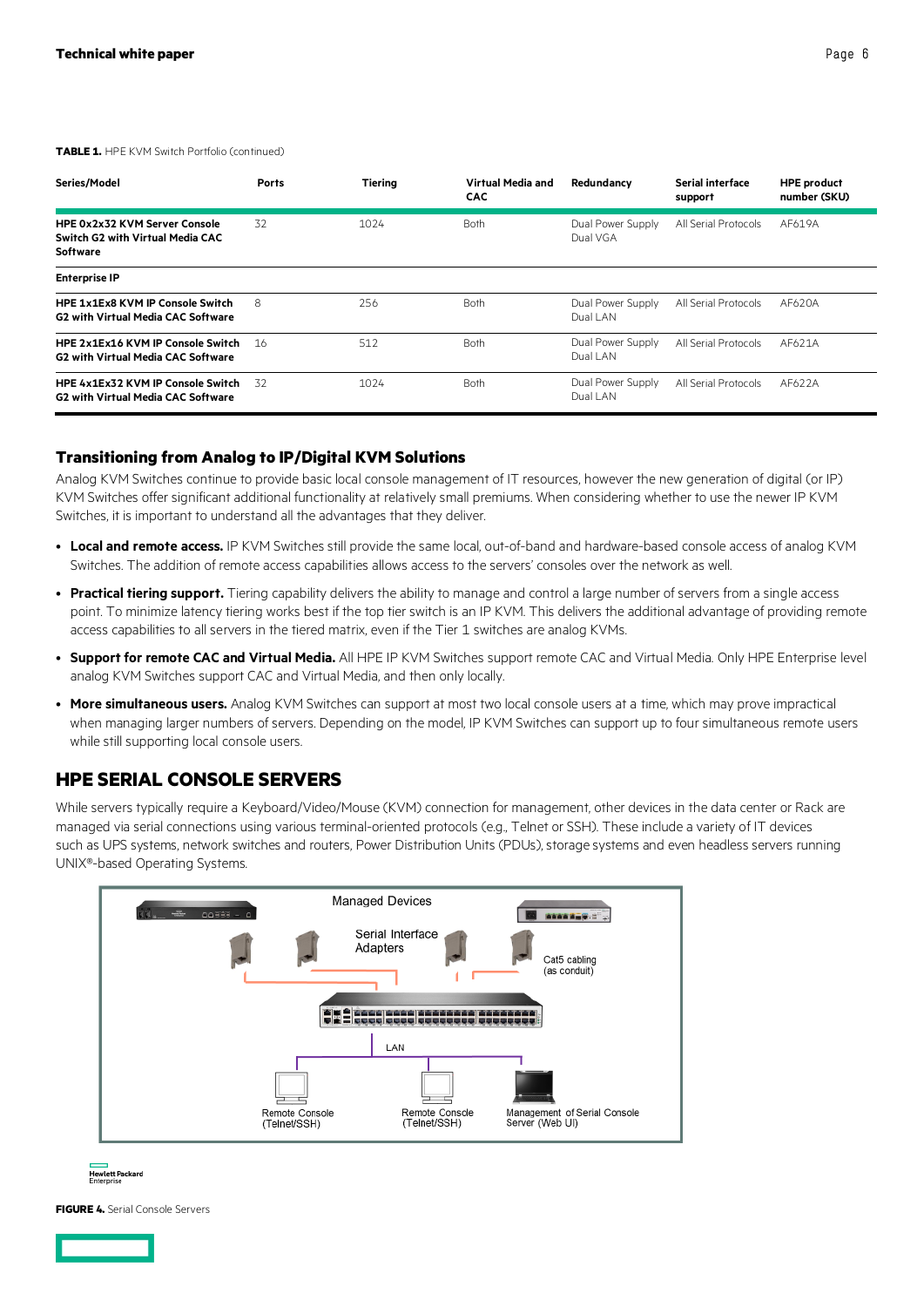HPE Serial Console Servers provide the same aggregated access and control for these serially managed devices that KVM Switches do for traditional servers. As Figure 4 shows, Serial Console Servers use the same general scheme to route serial signals from the managed devices to the Console Server itself. The system uses RJ45 serial ports and Cat5 cables to convey the signals electrically to the Serial Console Server switch. Older managed devices may require serial interface adapters to convert signals for the Cat5 cabling. Because serially managed devices may use one of several different pin-out configurations, Serial Console Servers are able to comprehend these different pin-outs and act appropriately using auto-pinout and speed detection. HPE Serial Console Servers also feature Zero Touch Provisioning, which supports automatic configuration of the Serial Console Server using a configuration file downloaded from a file server location on first boot up. Both of these capabilities save time during installation and configuration, allowing deployment of newly installed Serial Console Servers without intervention.

HPE Serial Console Servers feature their own advanced login security for local users as well as user group administration with both preset and customizable security profiles. HPE Serial Console Servers also support advanced Authentication and Authorization using protocols including LDAP, TACACS+ and RADIUS.

## <span id="page-6-0"></span>**HPE Serial Console Server models**

HPE offers two models of Serial Console Servers (Table 2). In addition to providing three times as many ports, the 48-port Serial Console Server delivers enterprise-level redundancy, featuring redundant power supplies and connectivity.

**TABLE 2.** HPE Serial Console Servers

| Series/Model                                | <b>Ports</b> | Redundancy          | Network interfaces                  | HPE product number (SKU) |
|---------------------------------------------|--------------|---------------------|-------------------------------------|--------------------------|
| <b>HPE 16-port WW Serial Console Server</b> | 16           | Single Power Supply | Dual NICs                           | Q1P52A                   |
| <b>HPE 48-port WW Serial Console Server</b> | 48           | Dual Power Supply   | Dual NICs<br>Fibre Channel<br>Modem | Q1P53A                   |

## <span id="page-6-1"></span>**Serial Console management using HPE KVM Switches**

Some data center IT configurations may utilize a relatively small number of serially managed devices compared to the number of KVM-based servers installed. In these cases, installing full-blown Serial Console Servers may not be the best solution. Fortunately, HPE KVM Switches will allow one or more of their KVM Ports to be used as a serial console port by connecting through a serial interface adapter. Using KVM-based serial console ports can eliminate the need for separate Serial Console Servers when managing a small number of serially managed devices in a rack along with servers.

When considering the use of KVM Switches for serial console management, it is important to understand the limitations of this approach. Each KVM port that you use for a serial console connectivity requires a separately powered serial interface adapter. From a purely practical standpoint, this becomes cumbersome relatively quickly. HPE recommends using no more than 4 ports on a KVM switch for serial console management.

Serial console connections on a KVM switch also do not provide any of the advanced serial functionality available with a Serial Console Server. This includes all the following:

- Auto-pinout detection and speed detection of serial connections
- Event notifications using customized alert strings
- Port data logging